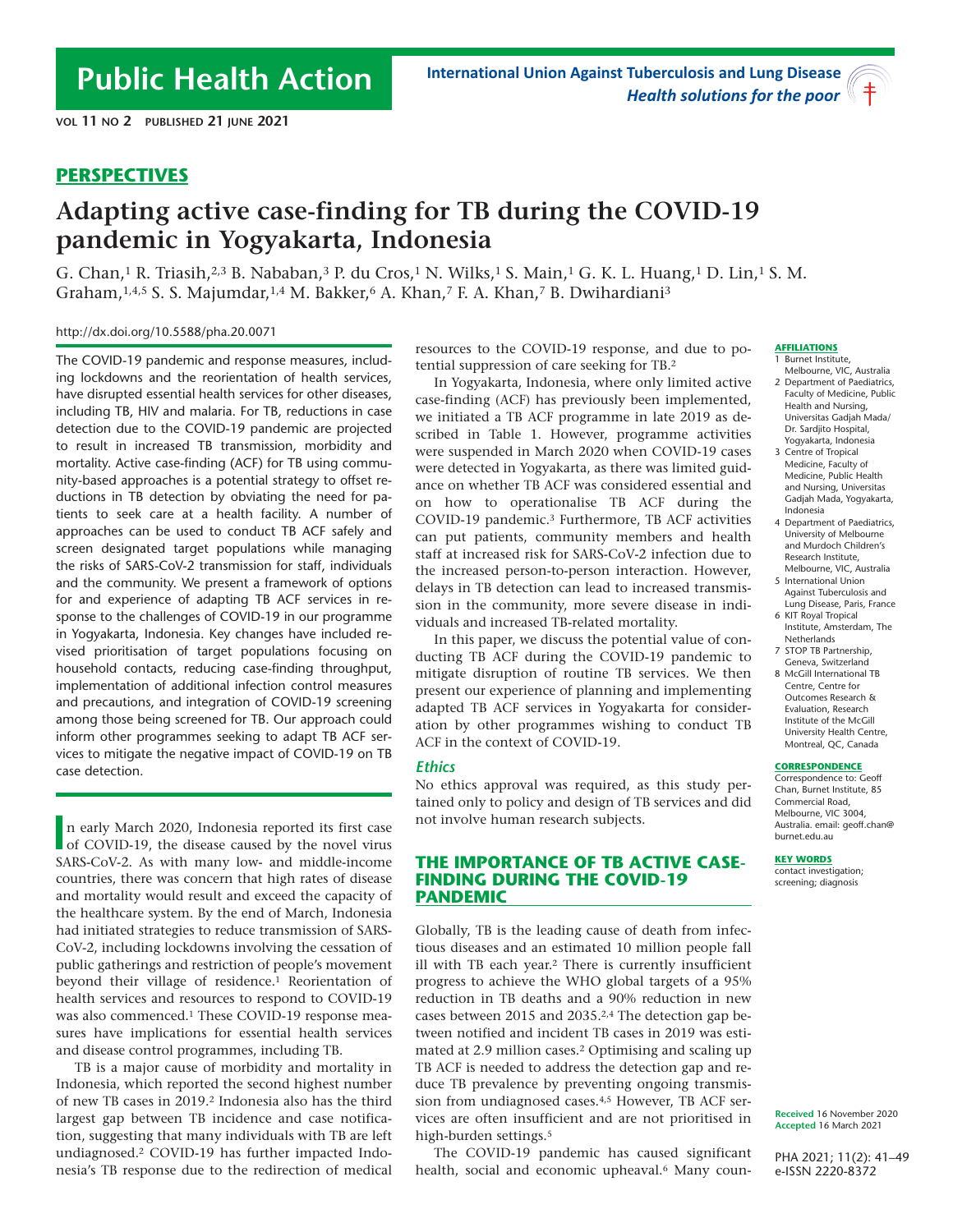tries have implemented lockdowns that restrict peoples' movement and the operation of businesses and services to reduce SARS-CoV-2 transmission. Modelling shows that the pandemic and restrictions to manage it will negatively impact TB control by reducing TB detection and treatment, resulting in increased transmission and mortality.7,8 In the first half of 2020, a 25– 30% reduction in TB notifications has already been observed in the four highest burden countries.2 Furthermore, in a recent survey, 78% of Global Fund-supported TB programmes reported being disrupted by COVID-19.9

Several factors in the COVID-19 pandemic may decrease TB detection: reduced care-seeking due to lockdowns and concerns of transmission risk at health facilities, diversion of resources from TB to the COVID-19 response, and strategies to reduce health facility usage. Passive case-finding (PCF) is particularly vulnerable to disruption, as it usually relies on individuals to seek medical attention at health facilities after developing TB symptoms. This is especially concerning because persons who are symptomatic are more likely to have severe disease, are at risk of poorer outcomes if undiagnosed, and are more likely to transmit TB to others.5,10

TB ACF aims to detect TB prior to or soon after onset of symptoms, when disease is less extensive and less contagious. It is typically undertaken in populations at increased risk of TB such as household contacts, people living with HIV, migrant workers or in the general population in settings with high TB transmission. It can also be delivered in the community to

reach individuals who may not seek timely care at a health facility.5

Community-based TB ACF approaches could overcome barriers to health facility-based TB diagnosis by investigating persons who are symptomatic or unwell, but have not sought care or are unable to access care due to COVID-19 and associated restrictions. With the protracted nature of the COVID-19 pandemic, TB ACF should be considered to reduce the TB mortality and morbidity that result from suppressed case detection.8 In Yogyakarta, we developed a framework to guide the adaptation of our programme's activities so that TB ACF could be implemented during the COVID-19 pandemic.

# **CONSIDERATIONS IN ADAPTING TB ACTIVE CASE-FINDING DURING THE COVID-19 PANDEMIC**

There are a number of important considerations in determining whether and how to adapt TB ACF during the COVID-19 pandemic. The setting-specific situation in relation to COVID-19 transmission and the health system response to COVID-19 are critical in determining whether TB ACF can be conducted. We propose a checklist of essential criteria to consider: 1) Can TB ACF be conducted without diverting resources needed for the COVID-19 response? 2) Can it be conducted safely for staff and patients? 3) Is there government and stakeholder consensus on whether and how to proceed? 4) Will it be acceptable for individuals and communities?

#### **ACKNOWLEDGEMENTS**

The authors would like thank the Stop TB Partnership which has funded our TB active case-finding project in Yogyakarta, Indonesia, through the TB Reach funding mechanism; the Dinas Kesehatan for Yogyakarta Province and for Kota Yogyakarta and Kulon Progo Districts. Conflict of interests: none declared.

**TABLE 1** Summary of the original plans for a TB ACF program in Yogyakarta, Indonesia

#### Programme details

Donor: TB REACH (Wave 7)

Implementing agencies: Universitas Gadjah Mada (Yogyakarta, Indonesia), Burnet Institute (Melbourne, VIC, Australia) Timeframe: January–December 2020

- Geographic scope: Two subdistricts in Yogyakarta Province, Indonesia one rural and one urban Programme setting
- Yogyakarta Province has a population of 3.6 million and notified 3,210 TB cases in 2017. Case detection for the province is a key issue and is estimated at 50%. Indonesia's guidelines recommend household contact investigation but not population screening. Hence TB services in Yogyakarta Province largely rely on passive case-finding. Due to resource limitations, household contact investigation is not routinely undertaken for all notified cases. Current guidelines recommend TPT using isoniazid for contacts of <5 years and for people living with HIV, but coverage among these groups has been very low in Indonesia. In early 2020, Indonesia launched a presidential initiative to eliminate TB in Indonesia by 2030 which will require scale up of TB ACF and prevention

Our programme represents an initial attempt to implement and increase coverage of TB ACF in the project subdistricts; and to increase the TPT coverage while introducing short (3-month) regimens

TB ACF activities

*Activity 1*

 Target population: residents of urban and rural slum areas, boarding school residents, healthcare workers and health facility staff Case-finding strategy: community-based population screening using symptom screening and mobile CXR and Xpert with a target of 200 people screened per day. Referral to health facilities for treatment initiation for patients diagnosed with active TB. TPT offered to eligible boarding school residents and health facility staff

*Activity 2*

Target population: household contacts of persons with TB registered at health facilities

 Case-finding strategy: home-based symptom screening with referral for CXR and Xpert. Referral to health facilities for treatment initiation for patients diagnosed with active TB; 3-month TPT regimens offered to contacts with evidence of infection and no active disease

*Activity 3*

Target population: women and children attending community health post

 Case-finding strategy: symptom screening of all attendees of community health post activities with referral to health facilities for investigation and active TB treatment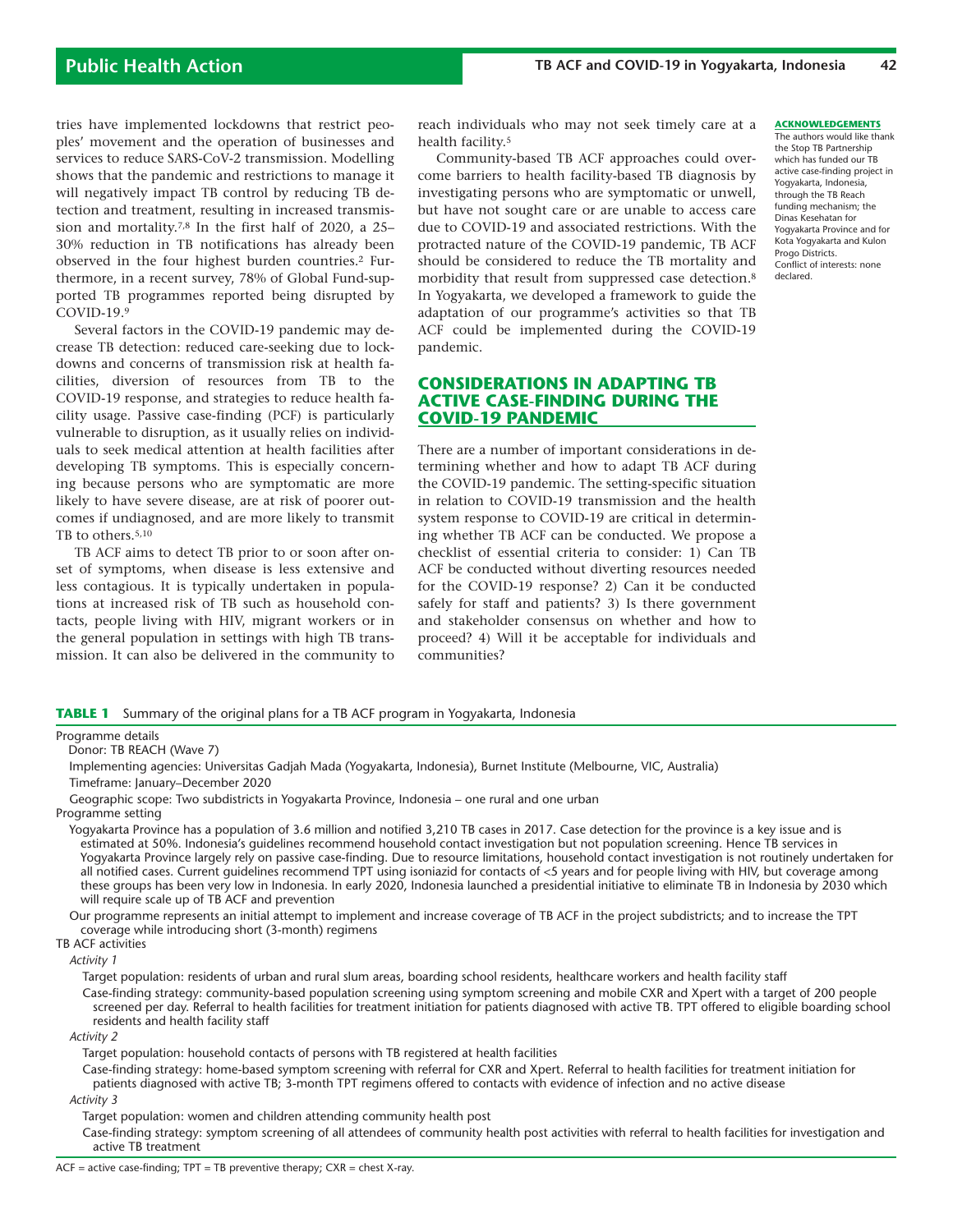|  |  | TABLE 2 Options for TB active case-finding during the COVID-19 pandemic |  |
|--|--|-------------------------------------------------------------------------|--|
|  |  |                                                                         |  |

| ACF option                                                       | Target                                                                         | Description                                                                                                                                                                                                                                                                                                                                                                                                                                                           | Pros                                                                                                                                                                                                                                                                                                                              | Cons                                                                                                                                                                                                                                                                                                                                                                                                                                    | Possible COVID-19<br>integration                                                                                                                                |
|------------------------------------------------------------------|--------------------------------------------------------------------------------|-----------------------------------------------------------------------------------------------------------------------------------------------------------------------------------------------------------------------------------------------------------------------------------------------------------------------------------------------------------------------------------------------------------------------------------------------------------------------|-----------------------------------------------------------------------------------------------------------------------------------------------------------------------------------------------------------------------------------------------------------------------------------------------------------------------------------|-----------------------------------------------------------------------------------------------------------------------------------------------------------------------------------------------------------------------------------------------------------------------------------------------------------------------------------------------------------------------------------------------------------------------------------------|-----------------------------------------------------------------------------------------------------------------------------------------------------------------|
| High-risk<br>community<br>symptom<br>screening by<br><b>CHWs</b> | Symptomatic and<br>acutely unwell<br>individuals in<br>the community           | CHWs (kader) routinely<br>screen for symptomatic<br>persons in their<br>catchment areas and<br>notify the ACF team to<br>investigate any<br>presumptive cases<br>Questions:<br>Should people with<br>presumptive TB be<br>referred to health<br>facility for further<br>investigation or should<br>a team visit the<br>patients in the<br>community with Xpert<br>and/or mobile CXR?                                                                                  | May help to detect<br>symptomatic cases in<br>communities and areas<br>where/when other ACF<br>activities are not being<br>conducted<br>Opportunity to engage<br>community and<br>transfer knowledge for<br>COVID-19 and TB<br>Opportunity to increase<br>community testing for<br>COVID-19 in<br>symptomatic patients            | Relies on an active<br>network of CHWs with<br>supervision and<br>support<br>Sensitivity and specificity<br>of symptom screening<br>could vary widely<br>Potential high demand<br>on clinical services but<br>low yield of<br>bacteriologically<br>confirmed cases if<br>symptom screening<br>criteria are oriented<br>towards high sensitivity<br>Challenging to protect all<br>CHWs from risk of<br>SARS-CoV-2 and TB<br>infection    | Community education<br>and awareness<br>Screening for COVID-19<br>based on symptoms<br>and history<br>Monitoring and support<br>of persons in home<br>isolation |
| Contact<br>investigation                                         | Close contacts of<br>notified TB<br>cases                                      | Investigation of<br>household contacts<br>and/or other close<br>contacts by health<br>workers using<br>appropriate personal<br>protective equipment<br>and algorithms that<br>enable physical<br>distancing and reduced<br>patient contact with<br>health services<br>Ouestions:<br>Should TB infection<br>testing (e.g., tuberculin<br>skin test) be done to<br>test for infection as it<br>requires extra visits?<br>Should TB preventive<br>treatment be provided? | Feasible with small team<br>and infection<br>prevention and control<br>Focuses on screening a<br>high-risk group with a<br>known exposure, so<br>potential high yield<br>Contact investigation<br>already recommended<br>in NTP quidelines<br>Overlap in procedures,<br>training with COVID-19 Possible risk of SARS-<br>response | Limited throughput:<br>contacts of different<br>index cases may be<br>dispersed<br>geographically<br>Limited number of index<br>cases in some areas,<br>especially if relying on<br>passive case-finding<br>that is disrupted by<br>COVID-19<br>CoV-2 infection for staff<br>if they encounter a<br>person with COVID-19<br>inside a household<br>(staff will be donning<br>and doffing personal<br>protective equipment<br>frequently) | Community education<br>and awareness<br>Screening for COVID-19<br>Specimen collection for<br>COVID-19 testing<br>COVID-19 contact<br>investigation              |
| Community-based<br>ACF with mobile<br><b>CXR</b>                 | Symptomatic and<br>asymptomatic<br>cases in target<br>community<br>populations | Using multiple methods<br>of physical distancing<br>and infection control to<br>conduct ACF using a<br>mobile screening<br>service with CXR to set<br>up temporary<br>community-based ACF<br>sites                                                                                                                                                                                                                                                                    | Screening with CXR will<br>aid in the detection of<br>patients who may be<br>asymptomatic<br>Rationalises the use of<br>Xpert testing<br>Screen more people in<br>one occasion<br>Opportunity to expand<br>testing for COVID-19 in<br>symptomatic and<br>asymptomatic cases                                                       | As above with COVID<br>risks<br>Possible low uptake if<br>there are community<br>concerns about ACF<br>services and crowding<br>at ACF sites                                                                                                                                                                                                                                                                                            | Community education<br>and awareness<br>Screening for COVID-19<br>Specimen collection for<br>COVID-19 testing<br>COVID-19 contact<br>investigation              |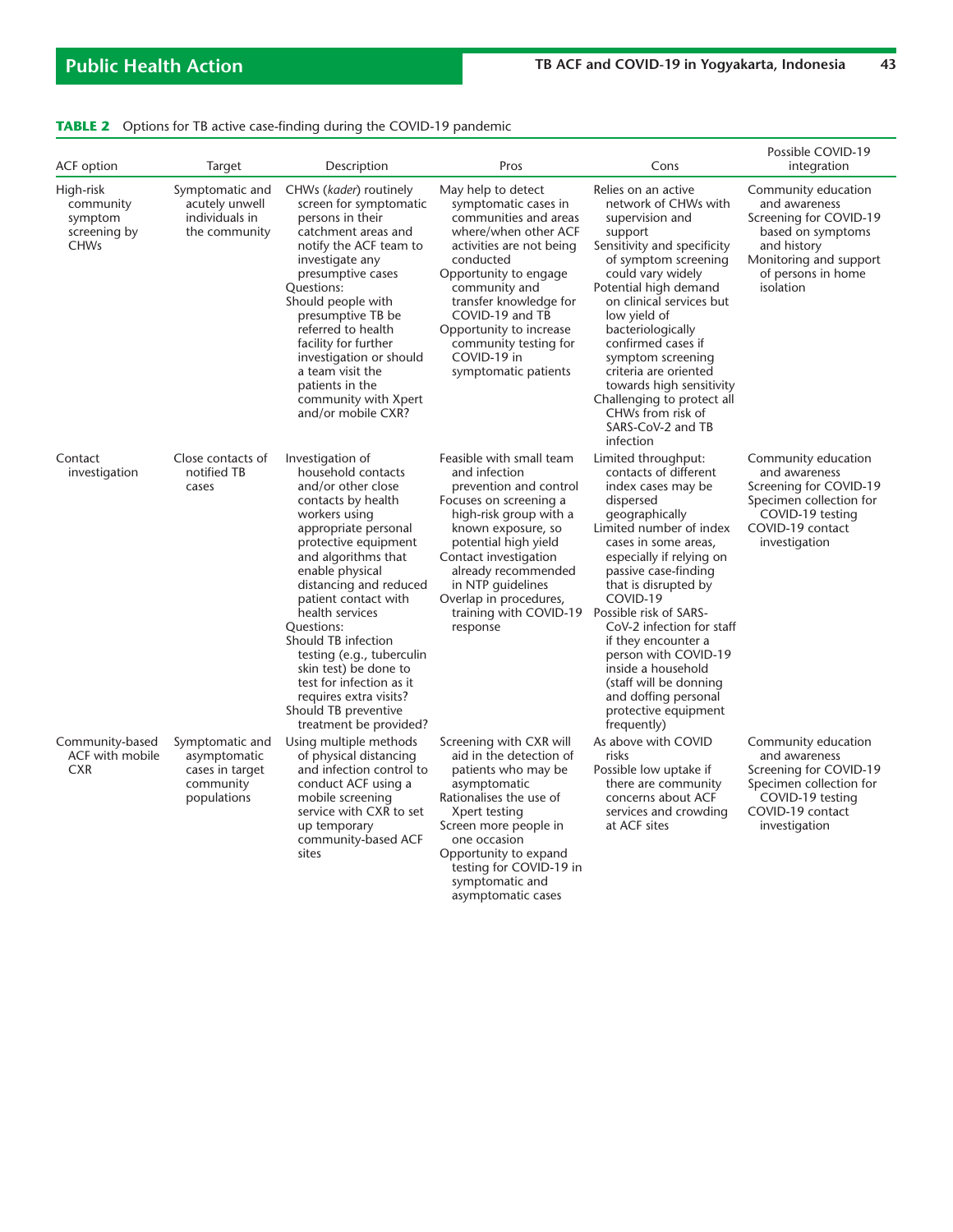### **TABLE 2** (*continued*)

| ACF option                                                                                                        | Target                                                       | Description                                                                                                                                                                                                                                                                  | Pros                                                                                                                                                                                                                                                           | Cons                                                                                                                                                                                                                                                                                                                                                                                                                                                                                                                                                                                                                         | Possible COVID-19<br>integration                                                                                                                   |
|-------------------------------------------------------------------------------------------------------------------|--------------------------------------------------------------|------------------------------------------------------------------------------------------------------------------------------------------------------------------------------------------------------------------------------------------------------------------------------|----------------------------------------------------------------------------------------------------------------------------------------------------------------------------------------------------------------------------------------------------------------|------------------------------------------------------------------------------------------------------------------------------------------------------------------------------------------------------------------------------------------------------------------------------------------------------------------------------------------------------------------------------------------------------------------------------------------------------------------------------------------------------------------------------------------------------------------------------------------------------------------------------|----------------------------------------------------------------------------------------------------------------------------------------------------|
| Community-based<br><b>ACF using Xpert</b><br>testing of sputum<br>for all                                         | Symptomatic and<br>asymptomatic<br>cases in the<br>community | Small team conducts<br>case-finding in the<br>community by going<br>door-to-door and<br>collecting sputum<br>samples from all<br>individuals screened<br>Samples could also be<br>used for viral testing<br>Sample collection can be<br>done outdoors and<br>with distancing | Decentralisation of TB<br>diagnostic services<br>Can be implemented<br>with social distancing<br>maintained<br>Opportunity to<br>strengthen infection<br>control procedures?<br>Opportunity to expand<br>testing for COVID-19 in<br>symptomatic and<br>at-risk | Greater resources and<br>time needed for the<br>programme to screen<br>door-to-door: reduced<br>throughput<br>Need adequate supplies<br>Expense of more Xpert<br>testing<br>Potentially lower<br>sensitivity and yield<br>than CXR screening<br>- will miss some<br>Xpert-negative TB<br>cases that X-ray will<br>help diagnose<br>In some settings, being<br>diagnosed with TB is a<br>potential disincentive<br>for COVID testing due<br>to stigma<br>Possible risk of SARS-<br>CoV-2 infection for staff<br>if screening a person<br>with COVID-19<br>Infection risks for TB and<br>SARS-CoV-2 when<br>collecting samples | Community education<br>and awareness<br>Screening for COVID-19<br>Specimen collection for<br>COVID-19 testing<br>COVID-19 contact<br>investigation |
| Using ACF teams to Symptomatic<br>identify high-risk<br>patients and<br>transfer them to a<br>facility with X-ray | cases in the<br>community                                    | Screening in community<br>by ACF teams with<br>subsequent transport<br>of high-risk patients to<br>an X-ray facility                                                                                                                                                         | Assists patients in<br>overcoming barriers in<br>reaching care<br>Avoids extensive<br>modification that<br>would be required for<br>safe operation of<br>mobile X-ray services                                                                                 | Requires regular cleaning<br>of vehicle between<br>each patient -<br>depending on vehicle<br>seat materials may not<br>be able to easily clean<br>for fomites<br>Requires personal<br>protective equipment<br>and use of masks by<br>patients and staff<br>during transport in the<br>vehicle<br>Expensive due to the time<br>required to transport<br>relatively few patients                                                                                                                                                                                                                                               | Community education<br>and awareness<br>Screening for COVID-19<br>Specimen collection for<br>COVID-19 testing<br>COVID-19 contact<br>investigation |

ACF = active case-finding; CHW = community health worker; NTP = National TB Programme; CXR = chest X-ray.

The WHO transmission scenarios for SARS-CoV-2 and associated priorities for the health systems response can guide the selection of a TB ACF approach in different phases of the outbreak.11 The load imposed on the health system by demand for prevention, diagnosis and management of COVID-19 will also be crucial to judge whether TB ACF will divert resources needed for the COVID-19 response. Critically, there should be repeated appraisal against these essential criteria as the COVID-19 situation changes.

Decisions on how to conduct TB ACF should be guided by priorities for case-finding and reducing TB transmission. Examples of priorities include reaching populations who are under-served, those whose access to care has been most disrupted, or those who are at highest risk of TB infection and disease. These priorities will shape which populations are screened and the methods used to screen them. Table 2 presents the range of options our programme considered for conducting TB ACF in Yogyakarta.

### *Integration of COVID-19 activities into TB ACF services*

TB ACF can integrate activities that support the COVID-19 response, including community engagement and education; screening, referral and testing for COVID-19; implementation of infection control measures for both diseases; and conducting contact investigation from known COVID-19 cases. These can be readily integrated into TB ACF processes, for example, by adding COVID-19 screening questions into TB screening interviews or collecting specimens for COVID-19 testing. Strategies such as specimen pooling could also reduce laboratory time and costs involved in scaling up COVID-19 testing.12 Integration of COVID-19 testing into TB ACF could also contribute to surveillance in contexts where the extent of community transmission is not well understood. Training for TB ACF staff on COVID-19 infection control could be offered to other health managers, health workers and community cadres to strengthen capacity more broadly. Finally, contact investigation teams for TB could be used to also investigate COVID-19 contacts.

### *What are the challenges in implementing TB ACF safely?*

If implementing TB ACF, an important question is how to conduct ACF activities safely for persons affected by TB and staff. Existing practices for community screening for TB often create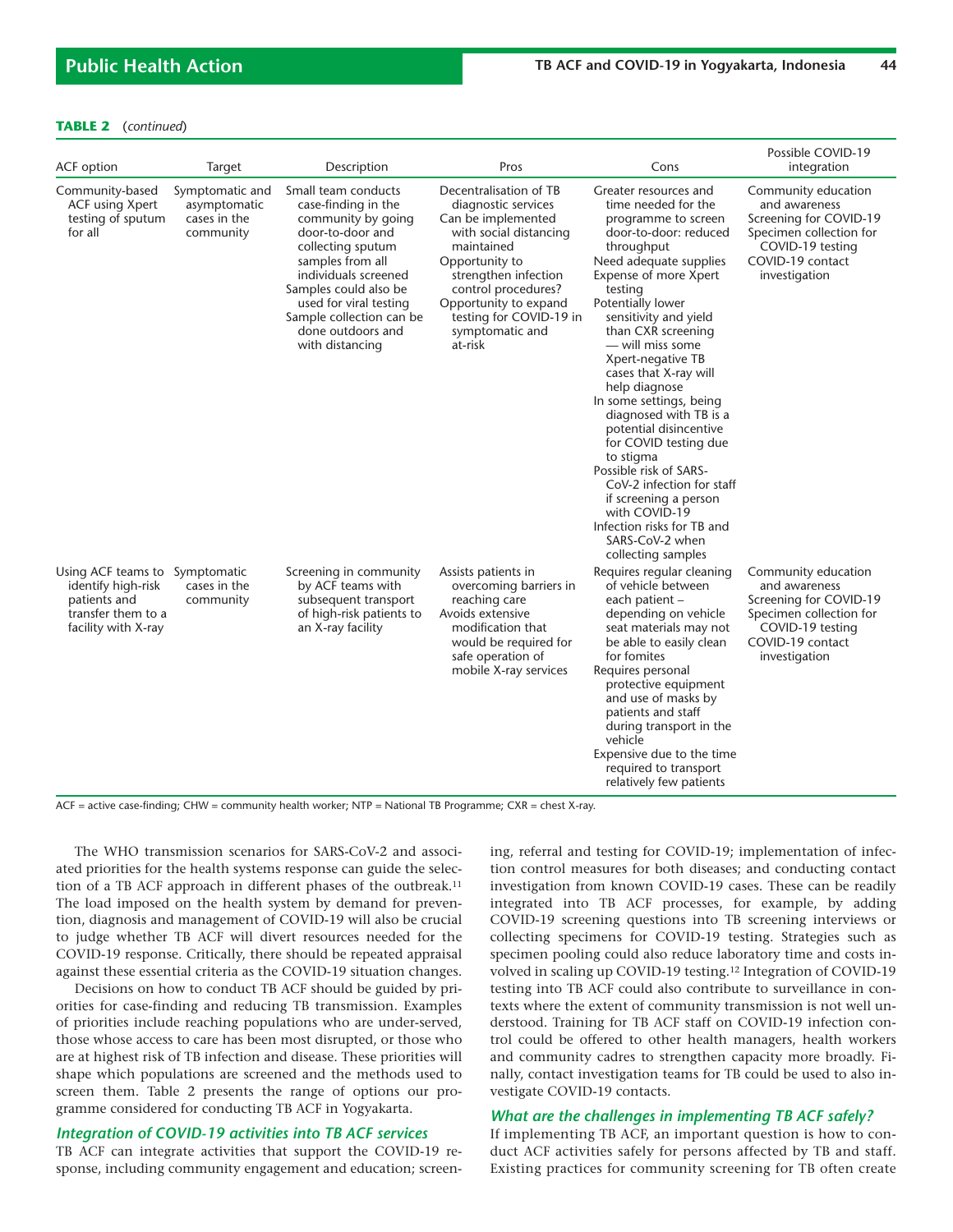| <b>TABLE 3</b> Risks for TB active case-finding and options to manage them |  |  |  |  |  |  |
|----------------------------------------------------------------------------|--|--|--|--|--|--|
|----------------------------------------------------------------------------|--|--|--|--|--|--|

| Risk/challenge                                                                                                                                                                                                                                                                             | Adaptations and precautions                                                                                                                                                                                                                                                                                                                                                                                                                                                                                                                                                                                                                                                                                                                                                 |
|--------------------------------------------------------------------------------------------------------------------------------------------------------------------------------------------------------------------------------------------------------------------------------------------|-----------------------------------------------------------------------------------------------------------------------------------------------------------------------------------------------------------------------------------------------------------------------------------------------------------------------------------------------------------------------------------------------------------------------------------------------------------------------------------------------------------------------------------------------------------------------------------------------------------------------------------------------------------------------------------------------------------------------------------------------------------------------------|
| Health workers will be in close contact with<br>persons who may have COVID-19 and/or TB                                                                                                                                                                                                    | • Training on infection control, adaptation of existing infection control standard operating procedures<br>to incorporate risk of exposure to both TB and SARS-CoV-2<br>• Triage and management of persons with presumptive COVID-19 prior to TB screening<br>• Telehealth to conduct initial screening interviews<br>• Maintain physical distance when interviewing persons (preferably outdoors or in a well-ventilated<br>area)                                                                                                                                                                                                                                                                                                                                          |
|                                                                                                                                                                                                                                                                                            | • Provide those presenting to services with cloth or surgical masks<br>• PPE when examining patients (standard, contact and airborne precautions)<br>• Additional PPE when conducting aerosol-generating procedures, including sputum collection and<br>laboratory examination<br>• Regular COVID-19 testing of ACF staff<br>• Healthcare workers undertaking testing will need to have adequate knowledge of both diseases and<br>the consequences of a positive test for either (or both) to provide consistent and adequate<br>responses to questions from community members                                                                                                                                                                                             |
| Risk of increasing person-to-person transmission<br>of SARS-CoV-2 and TB during case-finding<br>(ACF can create large gatherings of people<br>who come to be screened and wait in close<br>quarters                                                                                        | • Focus on conducting ACF with the household as the unit and locus of intervention: screening of<br>household contacts or community screening by going door-to-door<br>• Conduct initial screening of contacts by phone<br>• Reduce throughput of screening – fewer persons attend at a time, enact physical distancing while<br>waiting                                                                                                                                                                                                                                                                                                                                                                                                                                    |
| Symptoms for TB and for COVID-19 are likely to<br>overlap, meaning that screening for COVID-19<br>may expose people to the risk of TB patients<br>and vice versa)                                                                                                                          | • Maintain physical distancing between persons<br>• Disinfection of surfaces and equipment after each person seen<br>• Educate community about hand hygiene and provide surgical masks for persons to wear<br>• Environmental cleaning of waiting areas<br>• Adequate ventilation: natural or mechanical ventilation<br>• Triage, separation and management of patients with suspected COVID-19 prior to TB investigation                                                                                                                                                                                                                                                                                                                                                   |
| Risk of SARS-CoV-2 and TB transmission when<br>taking CXR in vans                                                                                                                                                                                                                          | • X-ray procedures and adequate staffing with clear defined roles and processes including appropriate<br>cleaning<br>• Use portable CXR in well ventilated rooms<br>• Use protective barriers to prevent patients from touching X-ray machine and to separate staff from<br>patients<br>• Manage queuing of those presenting for screening by using markings on the ground to indicate<br>required physical distancing and provide cloth or surgical masks<br>• Consider alternative screening algorithms that reduce the need for CXR such as initial screening<br>using GeneXpert for TB, although these will be more expensive                                                                                                                                           |
| Risk of spills when transporting sputum samples                                                                                                                                                                                                                                            | • Procedures and training of staff on safe handling and transportation of specimens<br>• Implement safety procedures for handling and transportation of specimens – triple packaging; spill<br>kits                                                                                                                                                                                                                                                                                                                                                                                                                                                                                                                                                                         |
| Risk of transmission in laboratories due to<br>specimen handling                                                                                                                                                                                                                           | • Procedures and training of staff on safe handling and processing of specimens<br>• Implement safety procedures and infection control                                                                                                                                                                                                                                                                                                                                                                                                                                                                                                                                                                                                                                      |
| Risks associated with facility-based models of TB<br>care:<br>for TB patients required to attend health<br>facilities for diagnosis and care services<br>Risk of missed diagnoses and loss to follow up if<br>people are unwilling to travel to health<br>facilities to access TB services | • Support referral facilities if they have not yet implemented TB and COVID-19 triage and screening<br>for all patients entering<br>Health facility-based transmission of SARS-CoV-2 • Implement home-based or community-based service models where possible (treatment initiation,<br>treatment support, patient review)<br>• Provide TB patients with at least a month-long supply of treatment drugs so less frequent visits have<br>to be made to the health centre for drug refills<br>• Use remote options to provide treatment support (phone calls, use of digital adherence tools) if<br>in-person support is not possible<br>• Implement home-based or community-based service models where possible (treatment initiation,<br>treatment support, patient review) |
| Patients may be unwilling or unable to use ACF<br>services and other services                                                                                                                                                                                                              | • Community engagement and education<br>• Collect qualitative feedback from patients and communities and adapt service design accordingly                                                                                                                                                                                                                                                                                                                                                                                                                                                                                                                                                                                                                                   |
| Insufficient supply of PPE to meet infection<br>control needs                                                                                                                                                                                                                              | • Extend the safe use of PPE items through cleaning, sterilisation and reuse<br>• Implement substitute methods where safe to do so: sterile booths, barriers, face shields over surgical<br>masks                                                                                                                                                                                                                                                                                                                                                                                                                                                                                                                                                                           |
| Unclear, inconsistent or incorrect messaging or<br>information provided                                                                                                                                                                                                                    | • Staff training as above<br>• Development of information, education and communication material (illustrated pamphlets) in<br>local language                                                                                                                                                                                                                                                                                                                                                                                                                                                                                                                                                                                                                                |
| $PPE =$ personal protective equipment; $ACF =$ active case-finding; $CXR =$ chest X-ray.                                                                                                                                                                                                   |                                                                                                                                                                                                                                                                                                                                                                                                                                                                                                                                                                                                                                                                                                                                                                             |

large gatherings of people in close quarters while they await screening. Without physical distancing, such practices are conducive to transmission of SARS-CoV-2 to patients and staff. Fortunately, SARS-CoV-2 infection control measures can be readily integrated at testing sites and health facilities to establish COVID-19-safe TB ACF practices. Table 3 presents risks and challenges in TB ACF, alongside possible measures to mitigate risk.

# *What other health services could be integrated into TB ACF?*

TB ACF presents an opportunity for contact between individuals and health services that could also be used to reduce disruption of other health services due to COVID-19. Options include monitoring and referral for maternal and child health; supporting HIV and other chronic disease management (such as diabetes mellitus, hypertension); and immunisation coverage. In any given context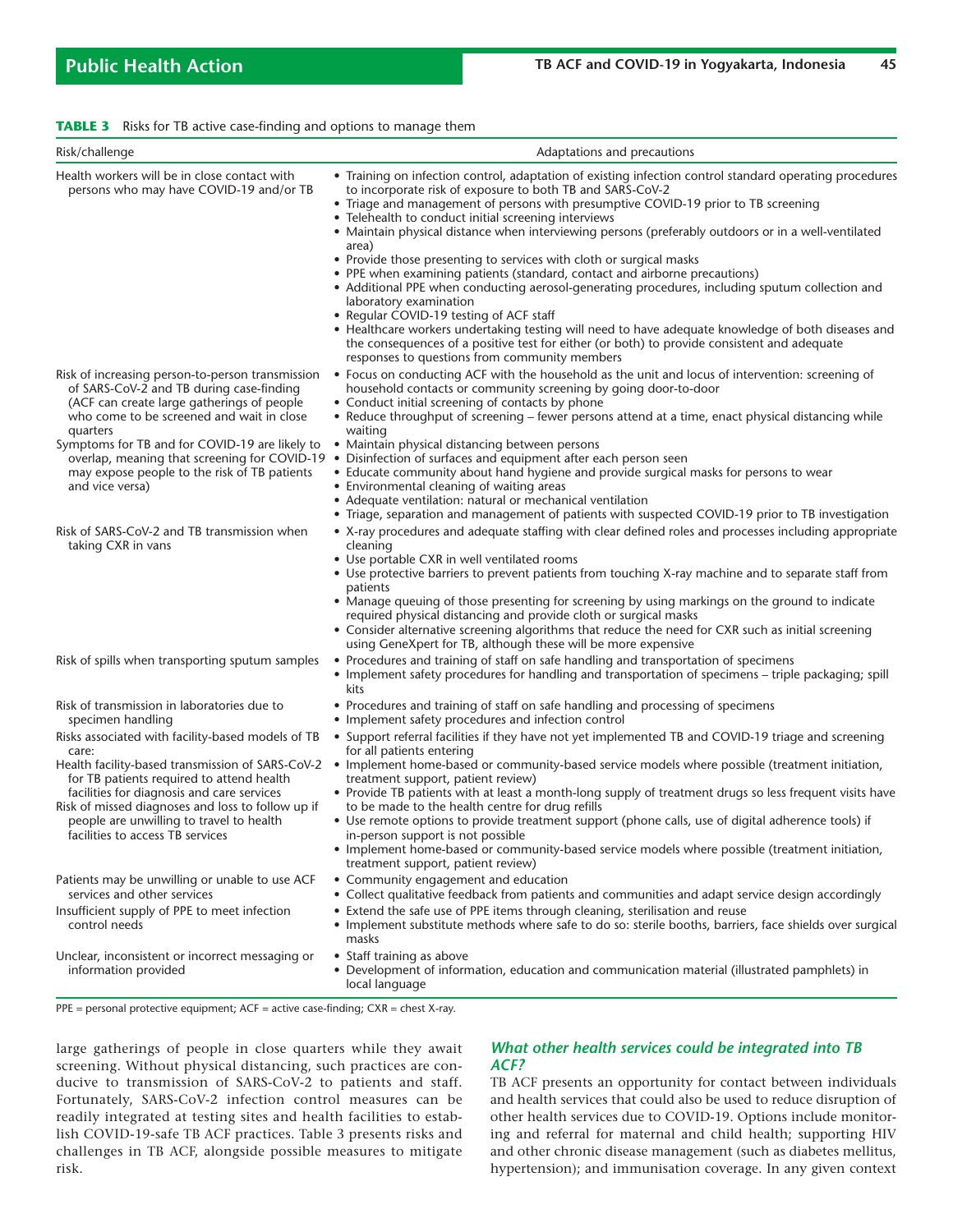the feasibility of integrating such services should be assessed, with consideration of how service integration might affect the uptake of the services.

# **THE TB ACTIVE CASE-FINDING APPROACH ADAPTED FOR COVID-19 IN YOGYAKARTA**

In March 2020, we suspended our TB ACF activities in Yogyakarta, and evaluated the possibilities for safe resumption. We developed our framework of options for TB ACF adaptation by reviewing available literature on COVID-19, including international and Indonesian guidance on COVID-19 response. Using this information, the programme team – which includes global experts in TB programming – generated options for TB ACF that accorded with our essential criteria. We then used consensus-based methods to review the options and select a preferred approach.

Prior to resuming TB ACF, we monitored the COVID-19 response in Yogyakarta and the impact of the COVID-19 pandemic on TB services. In April 2020, our team determined that the criteria for resumption of TB ACF had been met. At the time when we resumed TB ACF in May 2020, only 236 confirmed COVID-19 cases had been reported in Yogyakarta.13 Even with the likelihood that this underestimated actual cases, this was considered a sign of a successful COVID-19 response. By this time, Yogyakarta Province had implemented COVID-19 contact tracing services, established infection control and COVID-19 screening at health centres, and had commenced scale-up of laboratory capacity for COVID-19 testing. The provincial and district health offices supported our programme's resumption of TB ACF using an adapted approach.

We elected to focus on TB ACF among household contacts of notified TB cases because they are a recognised high-risk population.14 We modified our contact investigation algorithm in several ways to manage the risk of SARS-CoV-2 transmission (Figures 1 and 2). To note, we combined symptom screening for TB and COVID-19.

We arrange visits to households of index cases, during which our team interviews household members and screens them for symptoms. Those with symptoms of upper respiratory infection or history of COVID-19 exposure are referred to the nearest health centre for COVID-19 investigation. Individuals with suspected COVID-19 are screened for TB only after completing diagnosis and management (including completion of any required quarantine) for COVID-19 in accordance with Indonesia's COVID-19 guidelines. Those with severe lower respiratory tract symptoms are admitted to hospital and investigated for both TB and COVID-19. Household members without suspected COVID-19 are referred to their nearest health centre on a designated date when our program's mobile chest X-ray (CXR) service is deployed at that health centre. This allows us to screen other outpatients attending the health centre. We collect spot sputum samples from those with CXR consistent with TB, cough that has lasted more than 2 weeks, or haemoptysis. Sputum samples are tested using Xpert® MTB/RIF (Cepheid, Sunnyvale, CA, USA) at the district hospital. Persons with a positive Xpert result or a clinical diagno-



**FIGURE 1** The adapted TB active case-finding algorithm for persons aged ≥5 years. –ve = negative; +ve = positive; MTB = *M. tuberculosis*; RIF = rifampicin.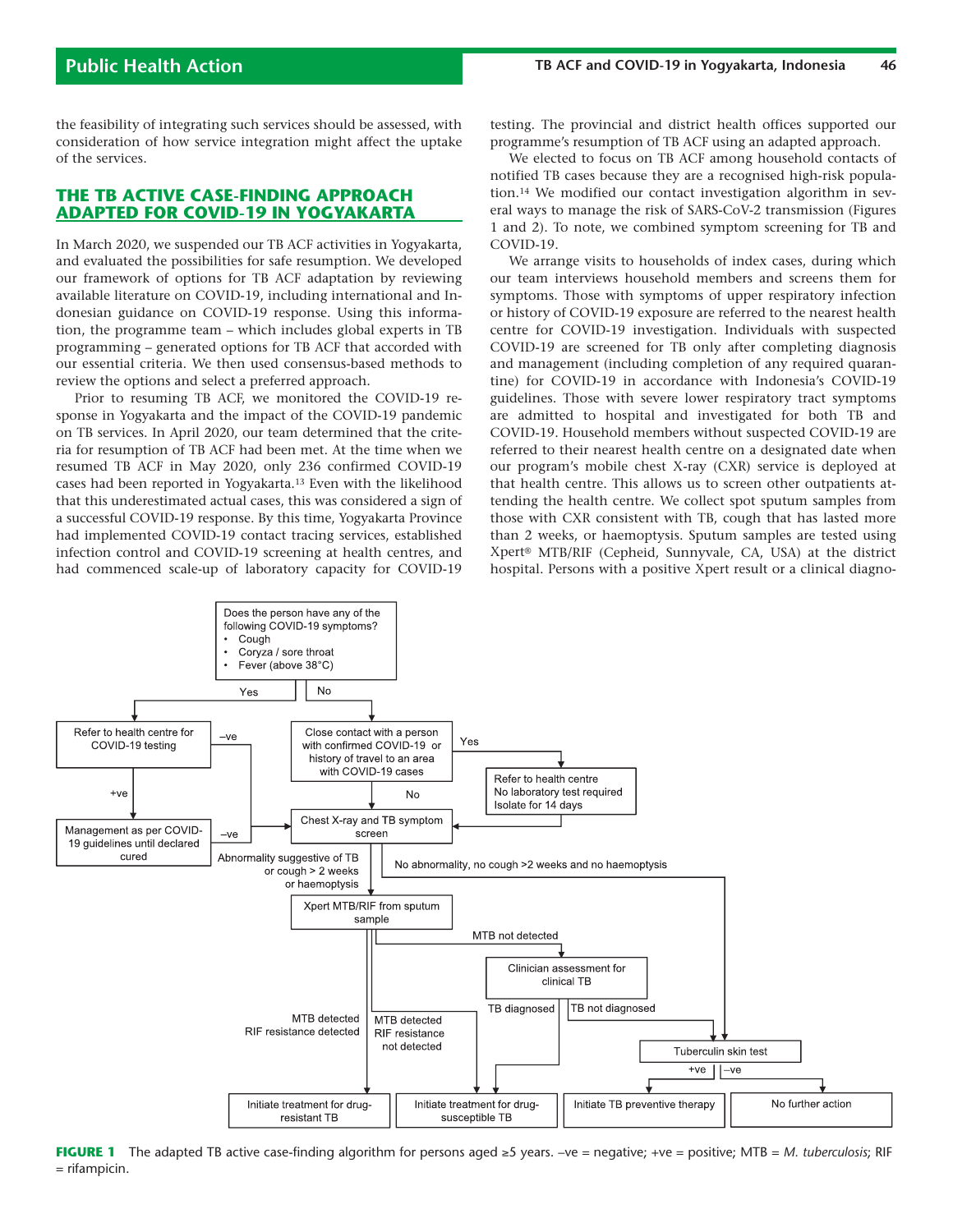

**FIGURE 2** The adapted TB active case-finding algorithm for persons aged <5 years. -ve = negative; +ve = positive; MTB = *M. tuberculosis*; RIF = rifampicin.

sis of TB are referred to start treatment, either at a health centre or at home if unable to attend the health centre.

Preventive therapy using a 3-month regimen of daily rifampicin and isoniazid (3RH) is offered to household contacts once active TB has been ruled out (Figures 1 and 2). A regimen of 3 months of isoniazid and rifapentine (3HP) for individuals aged  $\geq 5$ years will be used once it is locally available.

Infection control measures have been implemented to protect staff and persons being screened: physical distancing and the use of appropriate personal protective equipment (PPE) for staff when interviewing and collecting sputum; COVID-19 triage at the health centre; staff-patient and equipment-patient physical barriers in the CXR van; enhanced environmental cleaning of surfaces in patient areas (including the CXR van); ensuring good ventilation, physical distancing, hand hygiene and masks for persons being screened or awaiting care at the health centre; and regular COVID-19 testing for ACF staff.

We incorporated a cycle of design-implement-assess to test different approaches and adapted services based on feedback and results. Following the resumption of TB ACF among household contacts, the project has expanded the mobile van approach to include screening of populations living in slum areas.

# **MONITORING REQUIREMENTS**

There is limited evidence on the best approaches for TB ACF during a COVID-19 outbreak. Consequently, we propose to monitor several key issues for our TB ACF approach (Table 4). It should

**TABLE 4** Key issues that will be monitored during implementation

- Acceptability and uptake of the case-finding services and modalities
- Demand for COVID-19 testing
- Feasibility of environmental cleaning and use of natural or mechanical ventilation
- Adequacy of personal protective equipment supplies and access to hand washing and hand sanitiser
- Acceptability and utilisation of personal protective equipment among healthcare workers
- Loss to follow-up between initial screening of households and presentation at health facility
- Adverse impacts of the COVID-19 on socio-economic status of households that may affect ability to use services
- Preferred modalities for treatment initiation and treatment support
- Healthcare worker safety concerns
- Stigma of TB or COVID 19 for community members
- Throughput, yield and additional resources and costs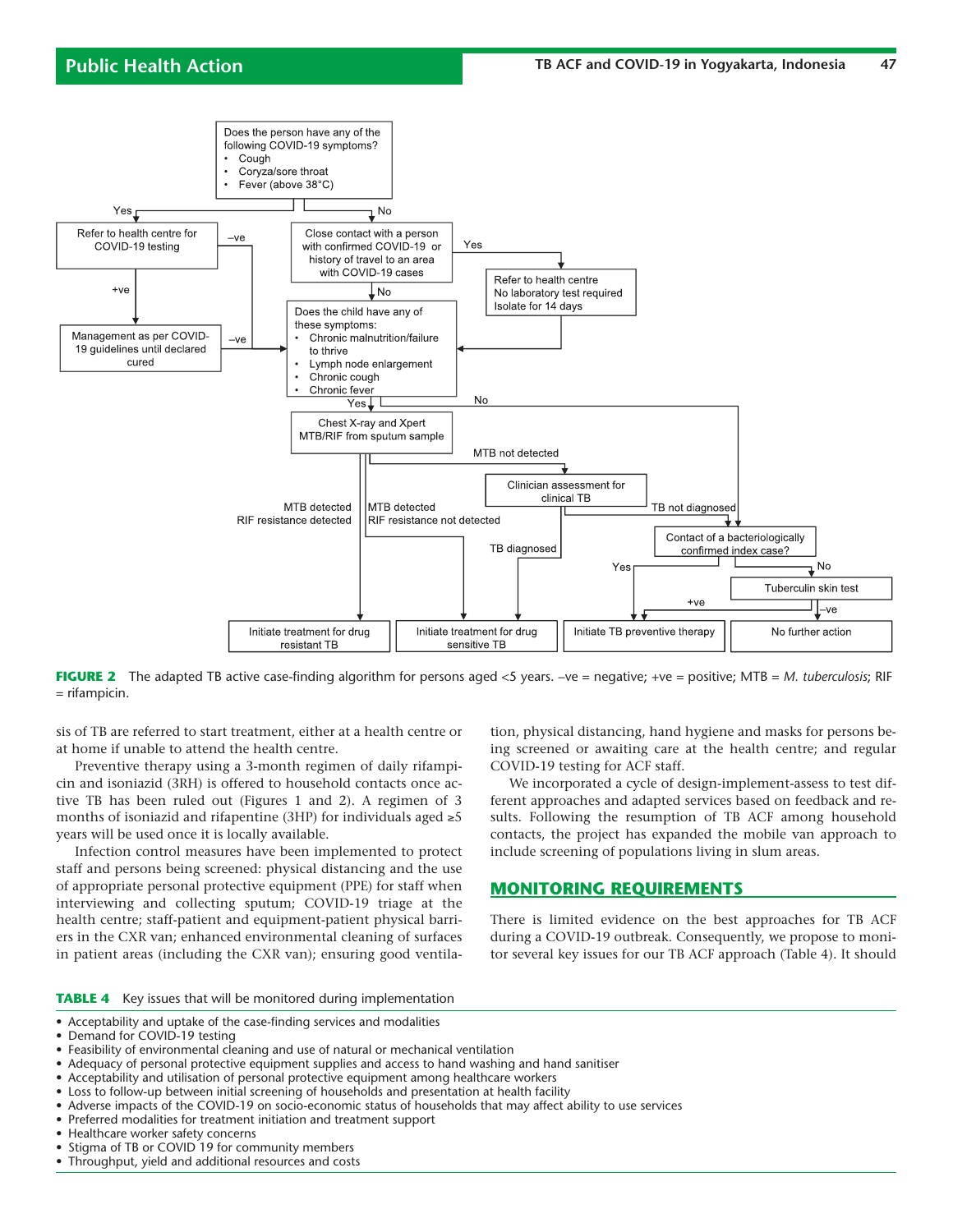

**FIGURE 3** Proposed cascade for monitoring TB active case-finding with integrated COVID-19 screening. Indicators to be used for monitoring at each stage are in italics. TPT = TB preventive therapy.

be noted that the adaptations that are required for patient and staff safety result in additional procedures and reduced throughput of patients, raising questions about the operational feasibility of TB ACF. Documentation of the resulting additional resources and costs may be of interest to other programmes and settings. Finally, a central component of our monitoring will be the TB ACF cascade and yield, which we have adapted to capture the integration of COVID-19 screening into our activities (Figure 3).

### **DISCUSSION**

Our framework for planning of adaptations to TB ACF represent early field experience in modifying TB case-finding activities so that they can continue during the COVID-19 pandemic and potentially mitigate its impact on TB burden. The checklist of essential criteria, options considered for adapting TB ACF and infection control measures were informed by the limited available evidence early in the pandemic. There is not yet evidence on the utility, safety or effectiveness of the adaptations that were ultimately implemented in Yogyakarta. Nonetheless, the process we undertook and the options we considered could be relevant and informative to other programmes in similar contexts of ongoing SARS-CoV-2 transmission.

As the pandemic situation evolves, it is important to reassess whether to continue TB ACF. This could be done by reassessing the situation against the essential criteria that we have proposed. In late 2020, for example, we temporarily suspended TB ACF due

to increasing COVID-19 cases and when staff tested positive for COVID-19. It is possible that transmission occurred at our services despite good compliance with the infection control and prevention measures in place.

In this paper, we did not explore integration of TB case-finding into COVID-19 services as we did not implement this in Yogyakarta. Such integration also has potential to increase detection of TB during the COVID-19 pandemic, although substantial additional investment and resources could be required and the yield may be lower than for known at-risk populations for TB such as household contacts.

Controlling the spread of COVID-19 is currently a major public health priority and challenge. The integration of COVID-19 services with TB ACF activities is feasible, and could contribute to strengthening the public health response to both diseases. The multifaceted framework we used in Indonesia can be employed by other TB programmes seeking to resume TB ACF in the era of COVID-19.

### *References*

- 1 Djalante R, et al. Review and analysis of current responses to COVID-19 in Indonesia: Period of January to March 2020. Prog Disaster Sci 2020; 6: 100091.
- 2 World Health Organization. Global tuberculosis report, 2020. Geneva, Swizerland: WHO, 2020. https://apps.who.int/iris/bitstream/handle/10665/3360 69/9789240013131-eng.pdf
- 3 World Health Organization. COVID-19: Operational guidance for maintaining essential health services during an outbreak: interim guidance, 25 March 2020. Geneva, Switzerland: WHO, 2020.